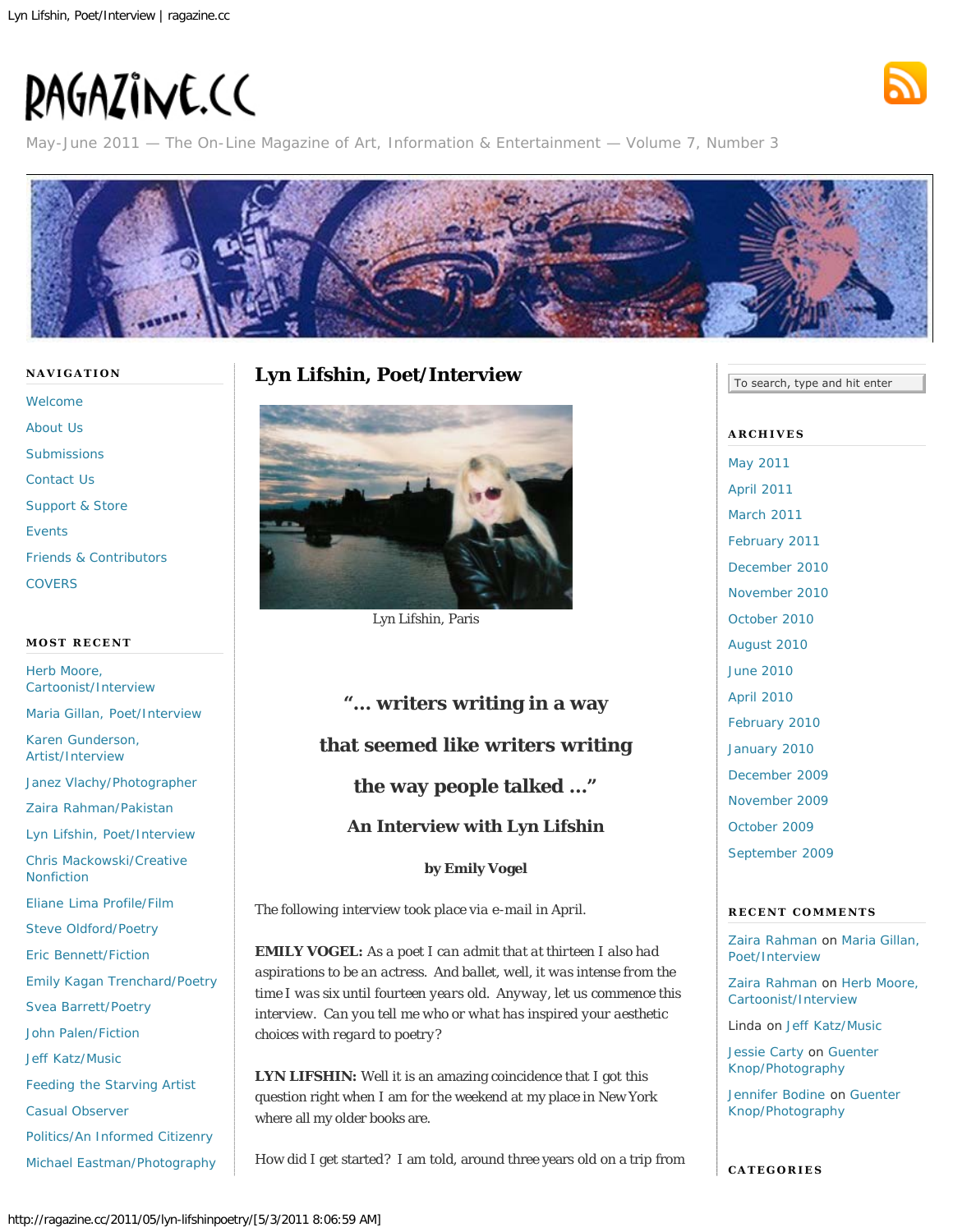#### Lyn Lifshin, Poet/Interview | ragazine.cc

[Martin Willitts, Jr./Poetry](http://ragazine.cc/2011/03/martin-willitts-jr-poetry/) [Jeff Katz/Music](http://ragazine.cc/2011/03/jeff-katzmusic-2/) [John Smelcer/Author Interview](http://ragazine.cc/2011/03/john-smelcerauthor-interview/) [Egypt: The Graffiti of](http://ragazine.cc/2011/03/egypt-the-graffiti-of-revolution/) [Revolution](http://ragazine.cc/2011/03/egypt-the-graffiti-of-revolution/) [Ghana/Travel](http://ragazine.cc/2011/03/ghana-april-2011/) [Land Art Project/S. Africa](http://ragazine.cc/2011/03/soekershof/)

[FILM/Bollywood Report](http://ragazine.cc/2011/03/dhobi-ghat-review/)

#### **A BIRD IN HAND.**

New Issue of Ragazine online now... Sign up today. Pass it on. And thanks for reading! <http://icont.ac/13r3> [12 hrs](http://twitter.com/ragazinecc/statuses/65203998772305920) [ago](http://twitter.com/ragazinecc/statuses/65203998772305920)

herb moore's good for a laugh -- or two. see the new ragazine. on line now. [12 hrs](http://twitter.com/ragazinecc/statuses/65192648398471168) [ago](http://twitter.com/ragazinecc/statuses/65192648398471168)

Hey, we're looking for someone to handle the events page.... let us know if you're interested.... thanks! [12 hrs](http://twitter.com/ragazinecc/statuses/65192540923641857) [ago](http://twitter.com/ragazinecc/statuses/65192540923641857)

Check out the all new issue of Ragazine... coming tomorrow! [2 days ago](http://twitter.com/ragazinecc/statuses/64410130451664896)

[More updates...](http://twitter.com/ragazinecc)

Powered by [Twitter Tools](http://alexking.org/projects/wordpress)

| <b>MAY 2011</b> |             |  |                   |  |                      |     |  |
|-----------------|-------------|--|-------------------|--|----------------------|-----|--|
| S               |             |  | MTWTF             |  |                      | s   |  |
|                 |             |  |                   |  | 1 2 3 4 5 6 7        |     |  |
| 8               |             |  |                   |  | 9 10 11 12 13 14     |     |  |
|                 |             |  | 15 16 17 18 19 20 |  |                      | 2.1 |  |
|                 |             |  |                   |  | 22 23 24 25 26 27 28 |     |  |
|                 | 2.9 3.0 3.1 |  |                   |  |                      |     |  |
|                 |             |  |                   |  |                      |     |  |

[« APR](http://ragazine.cc/2011/04/)

#### **META**

[Register](http://ragazine.cc/wp-login.php?action=register) [Log in](http://ragazine.cc/wp-login.php)

Barre, Vermont to Middlebury , Vermont, where I grew up until college, I am told, (while) looking at the trees, I told my mother it looked like the trees and leaves were dancing. And she said I'd probably grow up to be a poet (though she named me Rosalyn, thinking that would be the perfect name for an actress). I think as the first born I got a lot of attention, a lot of books, but one I really remember and just grabbed from the shelf is "Now We Are Six", by A. A. Milne. I adored the story of Pinkle Purr and the poem about Alexander Beetle and Butter Cup Days and Binky…. I loved that book, and how it survived I've no idea, but it was given to me when I was three. There're a few little scribbles in it, but pretty amazing – it is in great shape.

I started school at six, but skipped many grades because I read well before starting school. I had a simply wonderful third grade teacher who had us write poems every day. I still have a little blue notebook with those hand-written pieces, many based on things she'd bring in: a bough of apple blossoms, melting snow. So I had an early love of poetry. By fifth grade we were reading Milton. Being terrible in math, I am lucky poetry came easily.

I've often told the story of how I copied a poem of Blake's from "Songs of Innocence" in third grade and showed it to my mother and said I wrote it. She was amazed I knew words like "descending" and "rill", and not surprisingly she ran into my teacher, told her how amazed she was that I had written such an amazing poem. As a result, I had to write my own poem by (the following) Monday. And I had to use "descending" and "rill" in it.

So I got off to a good start really. My father, who I had little relationship with, showed one of my few poems to Robert Frost, who wrote on it "Very good images, sayeth Robert Frost… bring me some more poems." By the time I had more, he was dead. But that bit of praise went a long way in giving me confidence. Still, I started in theater in college, and then, feeling I needed a way to have a real job, I majored in English literature with a minor in art history. I thought I would get a Ph. D., get a good job and *then* write. Though I finished all the course work for a Ph. D., got all "A"s , passed Italian and French language exams and had 100 pages of a dissertation written, somehow, as the department said, there was a personality conflict between their new English faculty member and me. And in the end, I walked away from finishing the degree.

**EV:** So it is evident that your mother was a great influence on your poetry, and also the teachers you had in elementary school. When I was in fifth grade, we were introduced to the limerick form. Could you tell me a bit about what forms have inspired you and which forms you are devoted to?

**LL:** When I left SUNY (State University of New York), Albany, I walked out into traffic with no idea what I would do. I knew, or felt, I wanted to be as far away from anything Academic as possible. I painted for a while, was asked to display my paintings, have a very few on my web site. I took a job at an entertainment TV station. During the quiet weeks, I began to type up the few poems I'd started. I ordered a copy of Len Fulton's "International Directory" – a slim stapled, I think, directory at the time,

[Architecture](http://ragazine.cc/category/architecture/) [Art](http://ragazine.cc/category/art/) [Books/Reviews](http://ragazine.cc/category/book-review/) [Casual Observer](http://ragazine.cc/category/essays/) [covers](http://ragazine.cc/category/covers/) [Creative Non Fiction](http://ragazine.cc/category/cnf-creative-non-fiction/) **[Culture](http://ragazine.cc/category/culture/) [Documentary](http://ragazine.cc/category/film/documentary/)** [Editor's Notes](http://ragazine.cc/category/cnf-creative-non-fiction/editors-notes/) [Fashion](http://ragazine.cc/category/fashion/) [Fiction](http://ragazine.cc/category/fiction/) [Film](http://ragazine.cc/category/film/) [Food](http://ragazine.cc/category/food/) [Information](http://ragazine.cc/category/information/) [INTERVIEW](http://ragazine.cc/category/interview-2/) [Legal](http://ragazine.cc/category/legal/) **[Literary](http://ragazine.cc/category/literary/)** [Media](http://ragazine.cc/category/media/) [Mixed Media](http://ragazine.cc/category/mixed-media/) [Music](http://ragazine.cc/category/music/) [On Location](http://ragazine.cc/category/on-location/) [On Location/Columbus](http://ragazine.cc/category/on-location/on-locationcolumbus/) [On Location/Los Angeles](http://ragazine.cc/category/on-location/on-locationlos-angeles/) [Photography](http://ragazine.cc/category/photography/) [Poetry](http://ragazine.cc/category/poetry/) [Poetry Out Loud](http://ragazine.cc/category/poetry-out-loud/) [Politics](http://ragazine.cc/category/politics/) **[Sports](http://ragazine.cc/category/sports/) [Theater](http://ragazine.cc/category/theater/) [Translation](http://ragazine.cc/category/translation-2/) [Travel](http://ragazine.cc/category/travel/)** [Video](http://ragazine.cc/category/video/) [World](http://ragazine.cc/category/world/)

#### **ALTERNATIVE MEDIA**

[alternet](http://www.alternet.org/) [Chicago Reader](http://www.chicagoreader.com/) [City Arts](http://www.manhattanmedia.com/) [Democracy Now](http://www.democracynow.org/) [exclaim!](http://www.exclaim.ca/) [Eye Weekly](http://www.eyeweekly.com/) [Free Speech Radio](http://www.fsrn.org/) [High Times](http://www.hightimes.com/)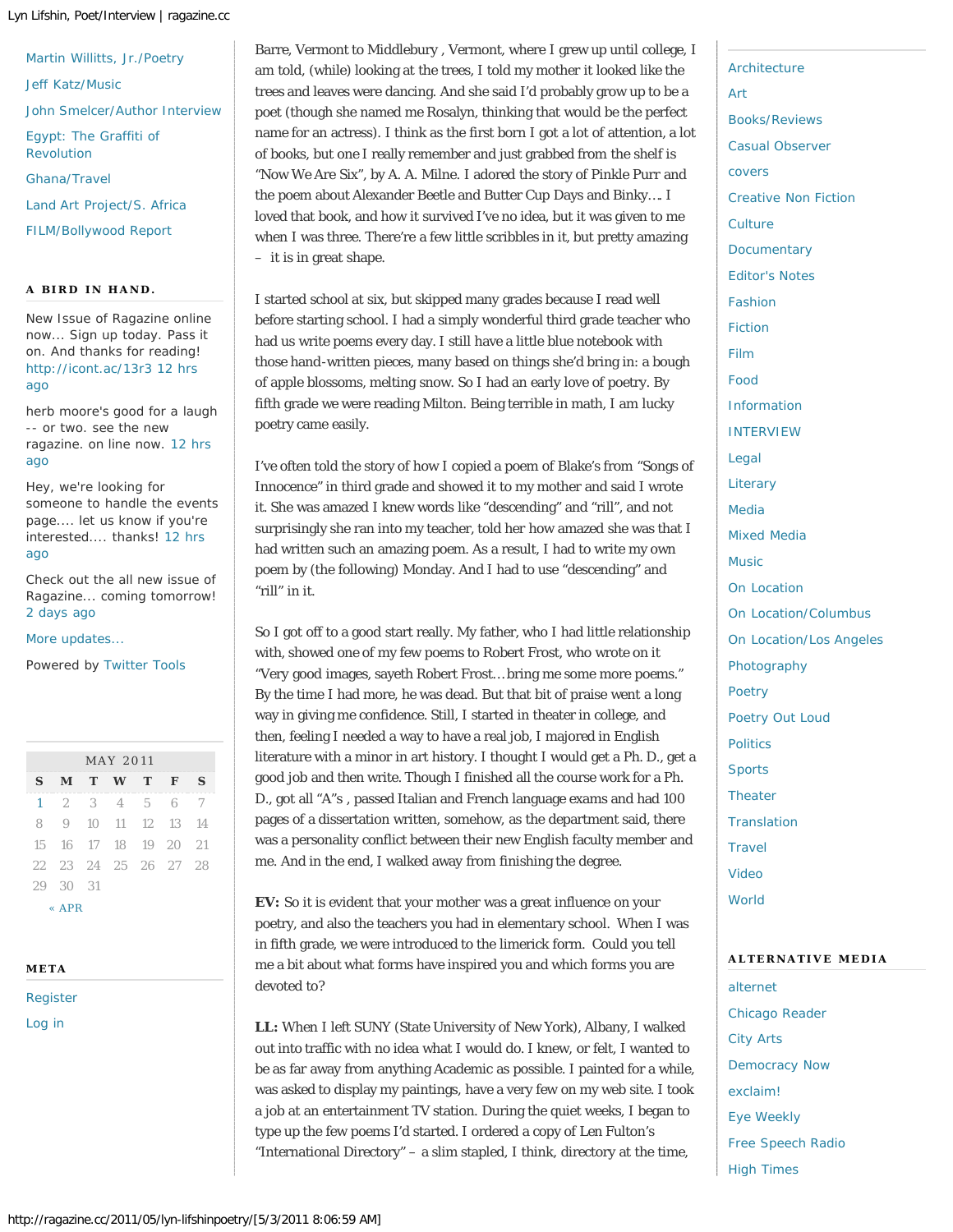and sent requests of sample copies to every magazine listed. I got a quick overview of what was being published. And, I wanted to get as far away from academia, as far from 15th and 16th and 17th century literary.

I started sending out poems that summer, and luckily the first submission (actually the second  $-$  the first submission  $-$  I can even remember the mail box I sent it from — two haiku pieces – two variations of the same poem ) was accepted. I was thrilled. It was from *Folio* magazine, an attractive magazine from Birmingham, Alabama. That was followed by an acceptance from *Kauri* magazine, a poem, the first of many they would accept and publish.

It was an extremely exciting time. I was daily finding wonderful poems that thrilled me. I'd done my Master's thesis on Dylan Thomas, and an undergraduate thesis on Federico Garcia Lorca. And had my rough draft of Wyatt and Sidney – I still really love Wyatt, but I discovered poets like (Charles) Bukowski and Anne Sexton and (Sylvia) Plath … writers writing in a way that seemed like writers writing the way people talked: William Carlos Williams … it was like finding jewels every day.

When I began to write, I wanted to read and publish in the least academic magazines I could. I was charmed by *Wormwood Review*, *Marijuana Quarterly*, *Goodly Company*, *Trace*, *Lung Socket*. I avoided any magazine with a university connection. Of course, that changed eventually, but I wanted magazines like *The Outsider* with their special Bukowski issue. These are the magazines I submitted to, read, collected.

I was happy to publish regularly, to be the most published poet in *Rolling Stone*. I was chosen early on as one of one hundred most promising young poets – that was special to me. It attracted mostly good attention, but one well known promoter called, wanted to send me air fare to come out to LA to see if I really looked as good and interesting as I seemed in that photo. I didn't go, but the one phone call triggered at least one poem that is in my new book, "All the Poets (Mostly) Who Have Touched Me Living and Dead," *All True, Especially the Lies*.

Now, my tastes are much more catholic. You can get an idea of some writers I love (not all — there are so many), in the three anthologies I have edited: "Tangled Vines," "Ariadne's Thread," and "Lips Unsealed".

As for forms I am addicted to, I'd say there are none. Sometimes I try my own vaguely like a villanelle, but with its own variations. I wrote haiku early on and some sonnets, but I have not worked with form that much.

**EV:** It seems that your philosophy for poetry is that it is a daily practice, not just an occasional hobby. Being a poet myself, I have more than once been accused of "poetry as obsession." Do you find that poetry can be addictive, or that it is just simply one of the necessities of daily life?

**LL:** I would say yes to all the aspects of obsession, addiction and something I have to do every day. Once I said that the word in the Eskimo language for "to breathe" is the same one as to make a poem. I believe and feel that. Of course I am obsessive about a lot: ballet, ballroom , horses, Abyssinian cats, horse like Ruffian and Barbaro –

[Memphis Flyer](http://www.memphisflyer.com/) [Mid-Atlantic Brewing News](http://www.brewingnews.com/) [Mother Jones](http://www.motherjones.com/) [NOW](http://www.nowtoronto.com/) [OC Weekly](http://www.ocweekly.com/) [Pro Publica](http://www.propublica.org/) [The Music Business Network](http://www.themusicbusinessnetwork.wordpress.com/) [the ONION](http://www.theonion.com/) [View](http://www.viewmag.com/) [Williamsport Guardian](http://www.williamsportguardian.com/)

#### **ART/ARTISTS**

[Anthony Brunelli](http://www.anthonybrunelli.com/) [Artists Marketing Resources](http://artistmarketingsalon.wordpress.com/) **[Beth McCoy](http://www.batikartbybeth.com/)** [Charley Parker](http://www.linesandcolors.com/) [Don DeMauro](http://www.dondemauro.com/) [Erotic Signature](http://eroticsignature.ning.com/) [Evelyn Embry](http://www.evelynembry.com/) [Frick Collection](http://www.frick.org/) [Geoff MacEwan](http://www.geoffmacewan.blogspot.com/) [Jaded Ibis Press](http://jadedibisproductions.com/JadedIbisPress.html) [Jonathan Evans](http://www.jonathanevans-batikart.com/) [Karen Gunderson](http://www.karengunderson.com/) [Kylin O'Brien](http://www.kylinobrien.net/) [Noenga](http://www.noenga.com/) [Orazio Salati](http://www.oraziosalati.com/gallery1.htm) [Richard Heisler](http://www.richardheisler.com/) [The Rover](http://www.theroversoho.com/) [Zach Seeger](http://www.zachseeger.com/)

#### **BOOKSTORES**

[Bowery Poetry Club & Cafe](http://bowerypoetry.com/) [Buffalo Street Books](http://www.buffalostreetbooks.com/) [Monkey's Retreat](http://www.monkeysretreat.com/) [RiverRead Books](http://www.riverreadbooks.com/) [Strand Book Store](http://www.strandbooks.com/)

# **CAFES/TEA HOUSES**

[7th St. Cafe](http://www.myspace.com/seventhstreetcoffee) [Bowery Poetry Club & Cafe](http://bowerypoetry.com/) [Lost Dog Cafe](http://www.lostdogcafe.net/)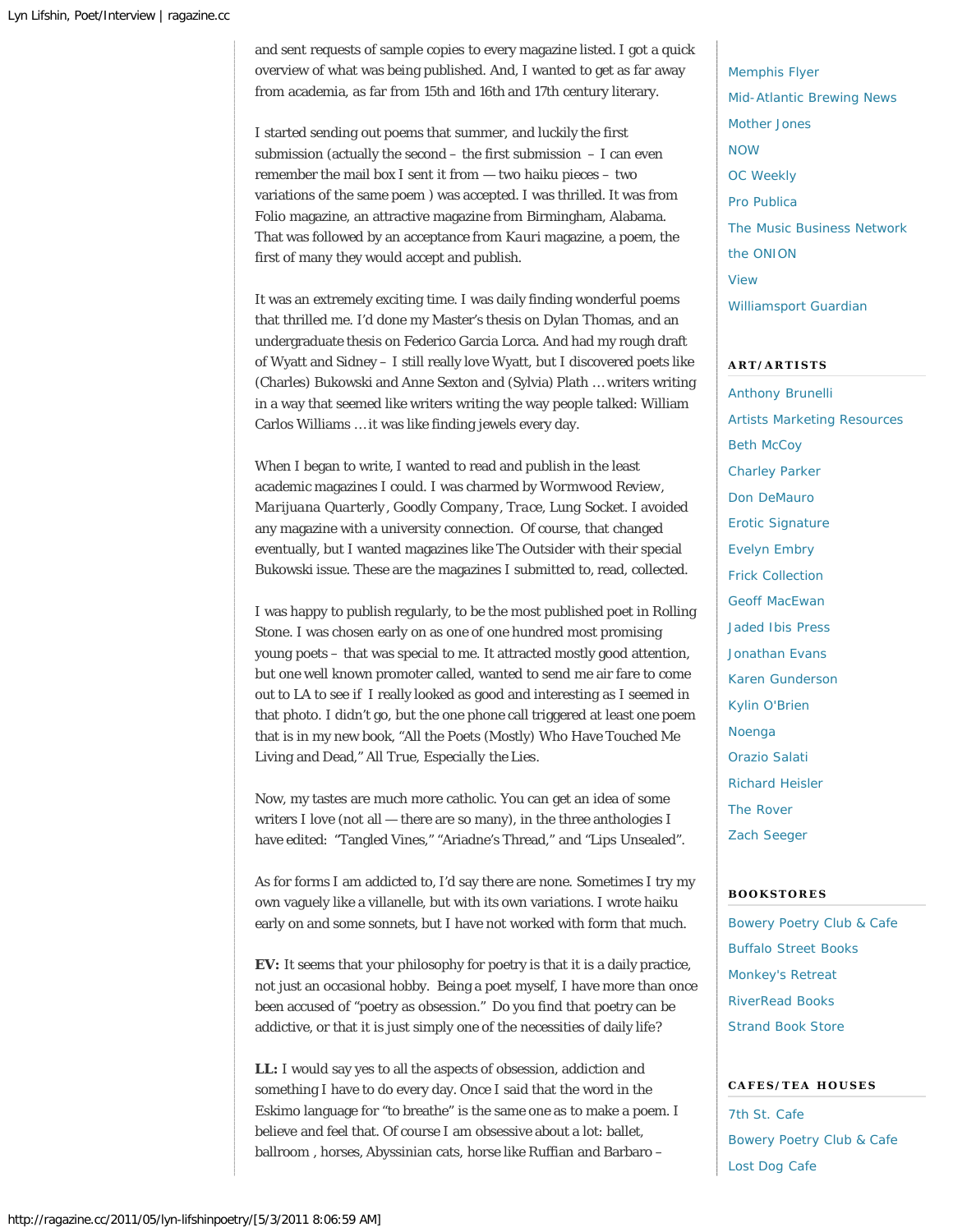velvet, clothes, silk, soft leather…. So "Yes" to all you suggest!

**EV:** You have obviously written an enormous amount of poems. Do you ever get stuck in the rut of an image, word, phrase, or topic that wants to be recycled? In other words, what have been your experiences with "writer's block" and how have you overcome it?

LL: I should cross my fingers before saying I rarely have writers block. Ironically, in college I was afraid to take a creative writing course, afraid I would have nothing to write about.

I am pleased my new book "All The Poets (Mostly) Who Have Touched Me (Living and Dead: All True, Especially the Lies," is out and getting strong reviews, "…a tremendous book along the lines of John Berryman's *Dream Songs*" … "mind candy" … "witty … lusty … a feast of words." If you are a poet, know a poet, or are wild for the secrets of writers you may never have heard before, this is a book you shouldn't resist.

——————————————

# **DRIFTING**

things I have and don't have come from this moving between people like smoke. I've been waiting the way milkweed I brought inside two years ago stays suspended, hair in the wind it seems to float, even its black seeds don't pull it down tho you don't under stand how any thing could stay that way so long

# **LIGHT FROM THIS TURNING**

I have lost touch with distant trees, the wind you brought in your hair and lilac hills.

Something different bites into the river and the river of lost days [River Muse](http://www.facebook.com/rivermuse?_fb_noscript=1) **[RiverRead](http://www.riverread.com/)** 

# **DESTINATIONS**

[Matira Point](http://www.boraboraisland.com/tostay.html) [Zihuatanejo](http://www.zihuatanejo.net/)

# **E-ZINE**

[Asheville Review](http://(www.ashevillereview.com/) [Belinda Subraman](http://belindasubramanpresents.blogspot.com/) [Drunken Boat](http://www.drunkenboat.com/) [Sliver of Stone](http://www.sliverofstone.com/)

#### **ENVIRONMENT**

[Environmental Defense Fund](http://www.edf.org/) **[Greenpeace](http://www.greenpeace.org/)** 

#### **FOOD/WINE**

[Dr. Frank Wines](http://www.drfrankwines.com/) [Kilmer Brasserie](http://www.kilmerbrasserie.com/) [Kitchen Caravan](http://www.kitchencaravan.com/) [Lion Coffee](http://www.lioncoffee.com/)

#### **GALLERIES/ART SITES**

[ACA Galleries](http://www.acagalleries.com/) [Anthony Brunelli Fine Arts](http://www.anthonybrunelli.com/merchandise1.html) [Art Mission](http://www.artmission.org/) [b-uncut](http://www.b-uncut.net/) [Bay of Spirits Gallery](http://www.bayofspirits.on.aibn.com/) [Benveniste Contemporary](http://www.benveniste.com/) [Bright Hill Press](http://www.brighthillpress.org/) [Cooperative Gallery](http://www.cooperativegallery.com/) [Jungle Science Gallery](http://www.junglescience.com/) [Lizza Fine Arts](http://www.lizzastudios.com/) [Lynn Dunham Gallery](http://www.lynndunham.com/) [Noenga](http://www.noenga.com/) [Orazio Salati](http://www.oraziosalati.com/gallery1.htm) [Saatchi Gallery](http://www.saatchigallery.com/) [Silecchia](http://www.galleriasilecchia.com/) [Spool Mfg](http://www.spoolmfg.org/) [Stair Galleries](http://www.stairgalleries.com/)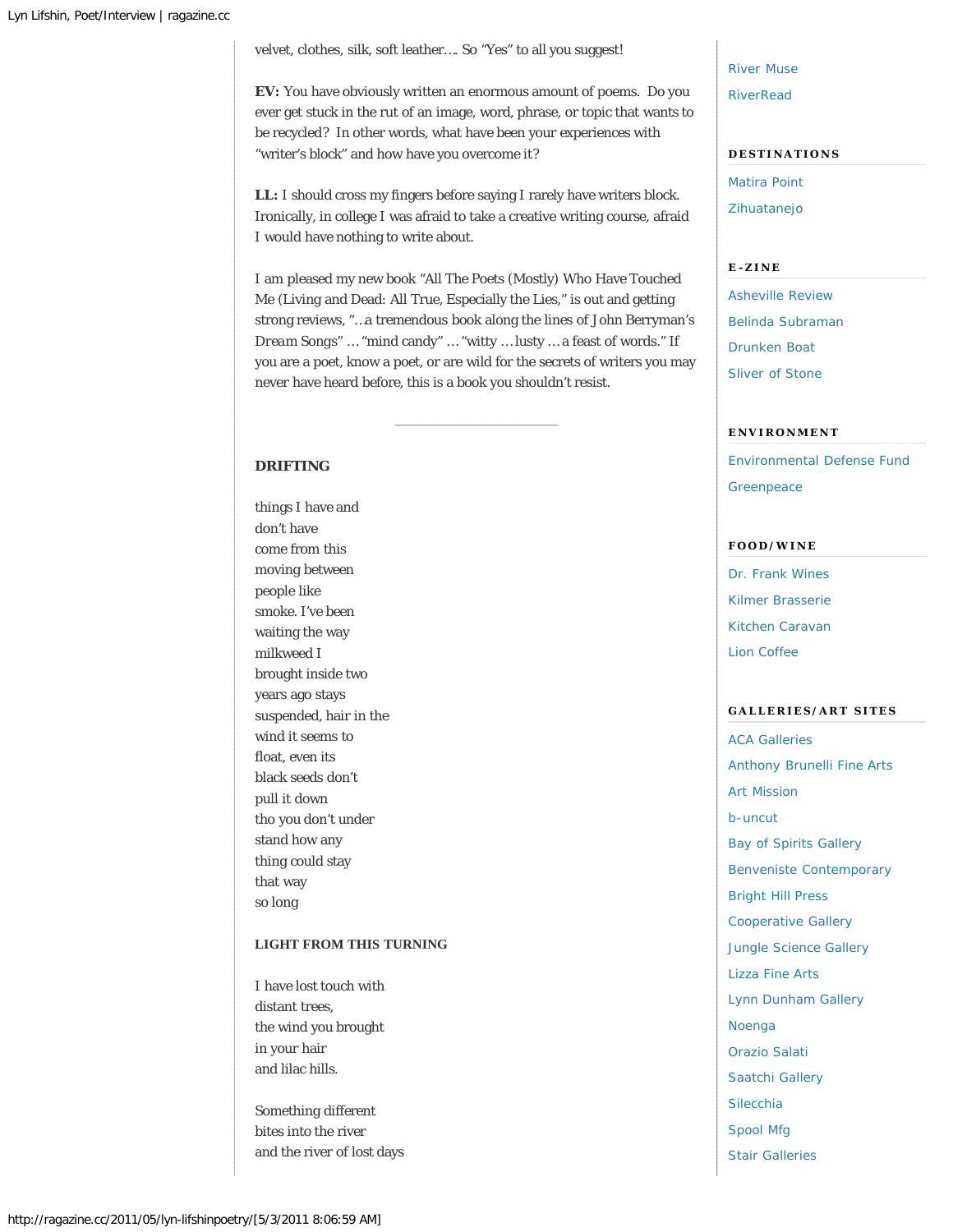floats over my tongue.

Love, you are like that distant water, pulling and twisting, you turn me

apart from myself like some frightening road, something I don't want to know

Still, let my hair float slow through this new color, let my eyes absorb all light

from this turning that has brought us here, has carried us to where we are, we are

# **NOT THINKING IT WAS SO WITH YELLOW FLOWERS**

——————————————

At night I dreamed that same dream, the one full of muscles and thighs that aren't you. Later the fear came back crossing into Mexico tho at first when I woke up I thought it wasn't true the air was so bright and yellow flowers were falling from the pepper tree like suns

[The Rover](http://www.theroversoho.com/) [Umbrage](http://www.umbragegallery.com/) [Wells Laing](http://www.wellslaing.com/) [West Lake Conservators](http://www.westlakeconservators.com/)

#### **HUMOR**

[the ONION](http://www.theonion.com/)

**LITERARY** [Amador](http://www.amadorbooks.com/) [Asemic](http://asemic.net/) [Asheville Review](http://(www.ashevillereview.com/) [Blackbird](http://www.blackbird.vcu.edu/v9n1/) [Contemporary Horizon](http://contemporaryhorizon.blogspot.com/) [Contemporary Horizon](http://contemporaryhorizon.blogspot.com/) [Drunken Boat](http://www.drunkenboat.com/) [Esopus](http://www.esopusmag.com/) [FORMAFLUENS](http://www.formafluens.net/) [Gander Press](http://www.ganderpress.com/) [grub street](http://www.grubstreet.org/) [Jaded Ibis Press](http://jadedibisproductions.com/JadedIbisPress.html) [Kweli Journal](http://www.kwelijournal.com/) [Mad Hatters Review](http://www.madhattersreview.com/) [New York Quarterly](http://www.nyquarterly.org/) [Pank Magazine](http://www.pankmagazine.com/) [Ragazine Old Site](http://ragazine.cc/archives/) [Sliver of Stone](http://www.sliverofstone.com/) [Southeast Review](http://www.southeastreview.org/) [Split Oak Press](http://www.splitoakpress.com/) [Station Hill Press](http://www.stationhill.org/) [The Broome Review](http://www.thebroomereview.com/) [The Diagram](http://thediagram.com/) [The Houston Literary Review](http://thehoustonliteraryreview.com/) [The SUN](http://www.thesunmagazine.org/) [Vestal Review](http://www.vestalreview.net/) [Vinyl Poetry](http://www.vinylpoetry.org/) [Whiskey Island Magazine](http://www.csuohio.edu/whiskey_island/) **[WriterHouse](http://www.writerhouse.org/)** 

# **LYNX**

[Chicago Cultural Center](http://www.chicagoculturalcenter.org/) [The Anna Maria Island Sun](http://www.amisun.com/)